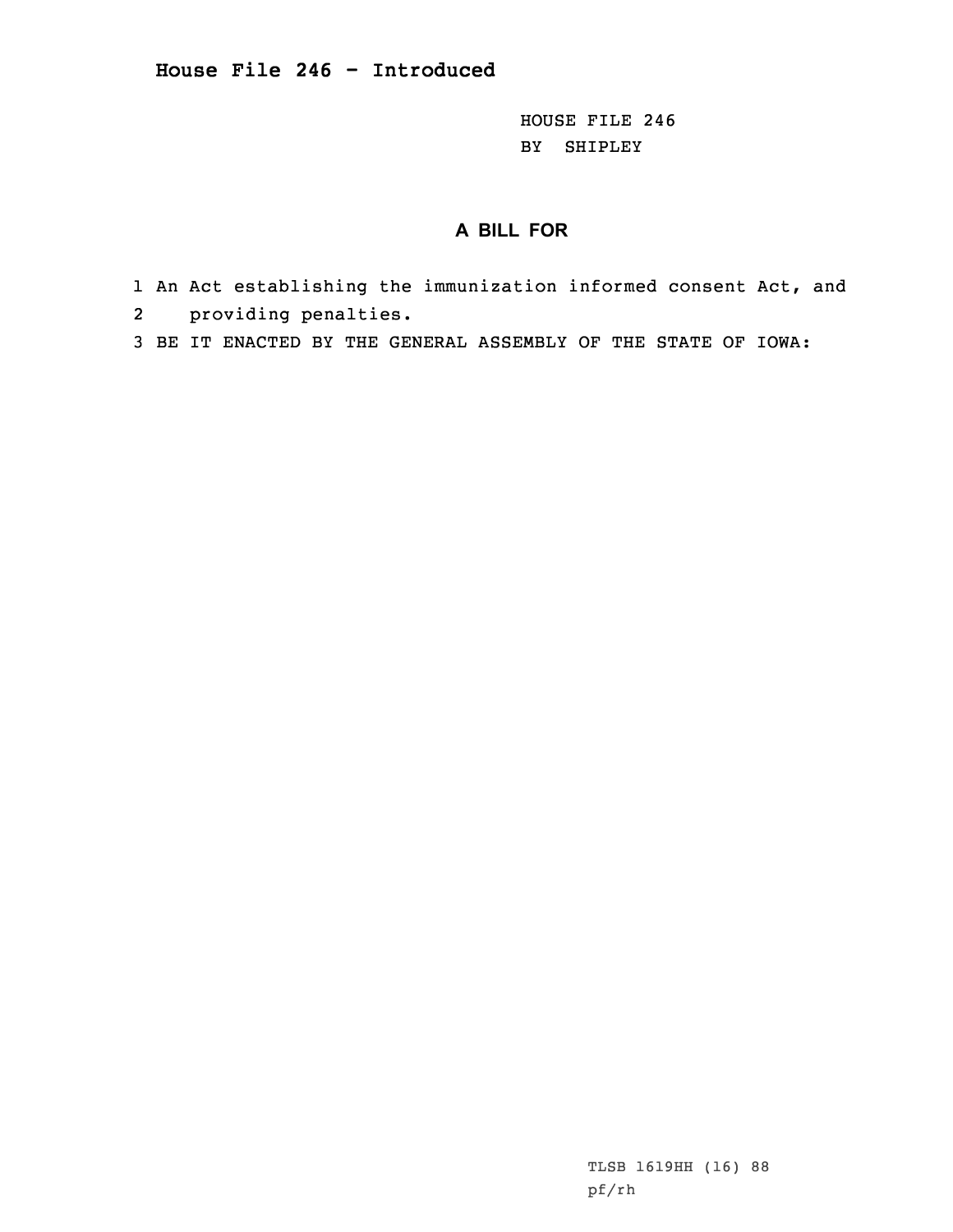1Section 1. NEW SECTION. **135Q.1 Short title.**

2 This chapter shall be known and may be cited as the 3 *"Immunization Informed Consent Protection Act"*.

4Sec. 2. NEW SECTION. **135Q.2 Definitions.**

5 As used in this chapter, unless the content otherwise 6 requires:

<sup>7</sup> 1. *"Department"* means the department of public health. <sup>8</sup> 2. *"Health care facility"* means the same as defined in 9 section 135C.1.

 3. *"Health care provider"* means <sup>a</sup> person licensed or certified by and subject to the authority of <sup>a</sup> board as defined in section 147.2 who provides professional health care services to <sup>a</sup> patient during that patient's medical care, treatment, or confinement.

 4. *"Hospital"* means the same as defined in section 135B.1. 5. *"Informed consent"* means the right of <sup>a</sup> patient to be fully informed about the risks and benefits of <sup>a</sup> medical intervention and to make <sup>a</sup> voluntary decision regarding the intervention without being coerced, threatened, or punished for the decision.

21 6. *"Insurer"* means an entity providing <sup>a</sup> plan of health insurance, health care benefits, or health care services, or an entity subject to the jurisdiction of the commissioner of insurance performing utilization review, including an insurance company offering sickness and accident plans, <sup>a</sup> health maintenance organization, <sup>a</sup> nonprofit health service corporation, <sup>a</sup> plan established pursuant to chapter 509A for public employees, or any other entity providing <sup>a</sup> plan of health insurance, health care benefits, or health care services.

<sup>31</sup> 7. *"Patient"* means <sup>a</sup> person who has received or is receiving 32 professional health care services from <sup>a</sup> health care facility, 33 health care provider, or hospital.

34 Sec. 3. NEW SECTION. **135Q.3 Immunizations —— prohibited** 35 **discrimination —— civil remedies.**

 $-1-$ 

LSB 1619HH (16) 88 pf/rh 1/10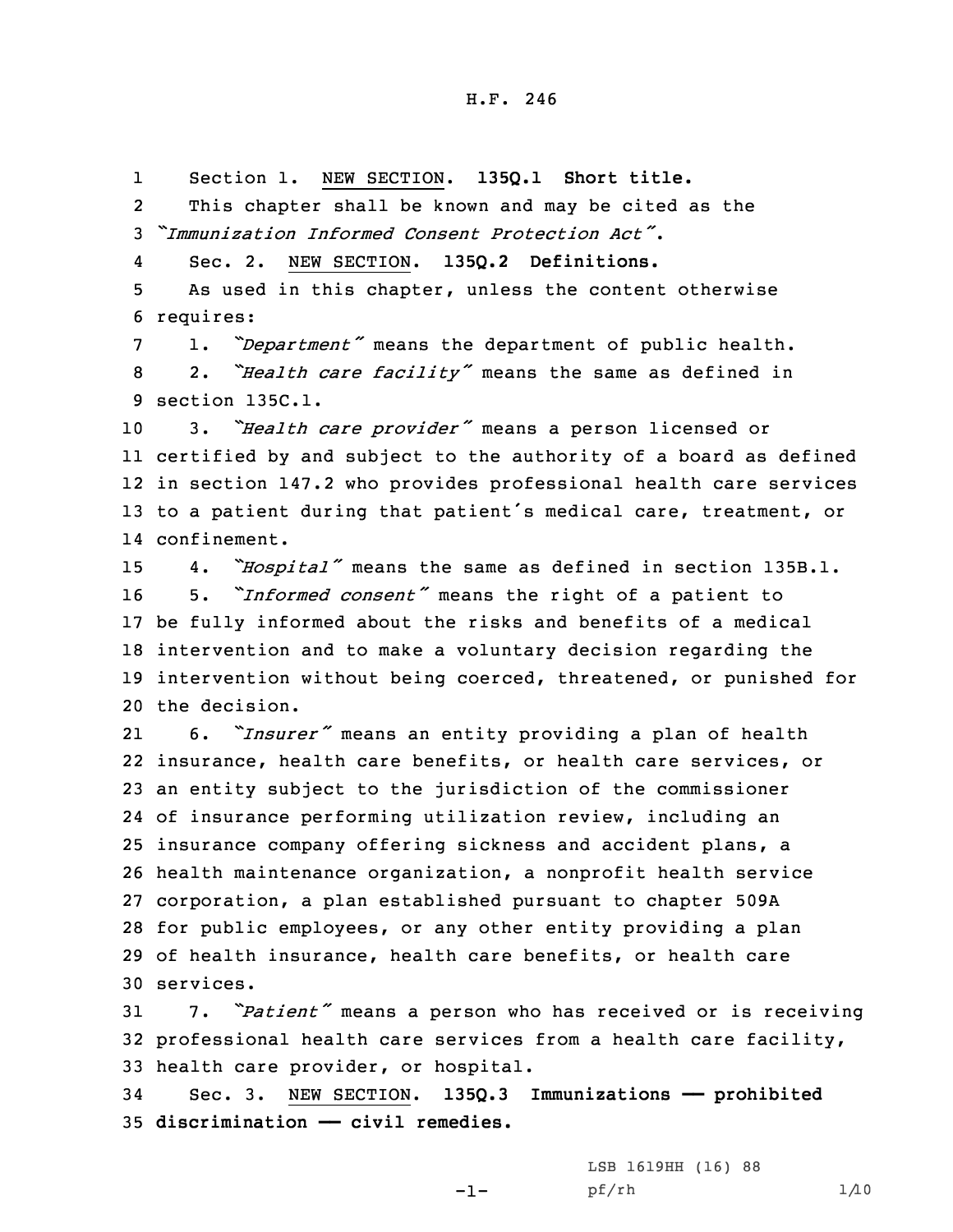1 1. <sup>A</sup> hospital or health care facility shall not do any of 2 the following:

 *a.* Discriminate against or terminate the employment or contract of <sup>a</sup> health care provider, staff member, employee, contractor, subcontractor, or applicant for one of these positions based on the person's refusal to receive an immunization.

 *b.* Discriminate against or terminate the employment or contract of <sup>a</sup> health care provider, staff member, employee, contractor or subcontractor based on the person's willingness to participate in the immunization of patients.

12 *c.* Discriminate against or prohibit or terminate <sup>13</sup> participation by <sup>a</sup> volunteer based upon the person's refusal 14 to receive an immunization or the person's willingness to 15 participate in the immunization of patients.

 2. <sup>A</sup> hospital, health care facility, or educational institution providing clinical experience to satisfy the professional degree requirements of <sup>a</sup> student, intern, or resident shall not discriminate against the student, intern, or resident, or prohibit admission, enrollment, or employment as <sup>a</sup> student, intern, or resident based on the immunization status of the student, intern, or resident.

 3. <sup>A</sup> person aggrieved under this section may petition the district court in the county where the hospital, health care facility, or educational institution is located for any of the following, as applicable:

27 *a.* Injunctive relief against any further violation.

28 *b.* Affirmative relief, including reinstatement of employment 29 with back pay and interest, or any other equitable relief the 30 court deems appropriate.

31 *c.* Other appropriate relief necessary to ensure compliance 32 with this section.

33 Sec. 4. NEW SECTION. **135Q.4 Immunization —— health care** 34 **provider licensing authorities.**

 $-2-$ 

35 1. The licensing authority for <sup>a</sup> health care provider shall

LSB 1619HH (16) 88 pf/rh 2/10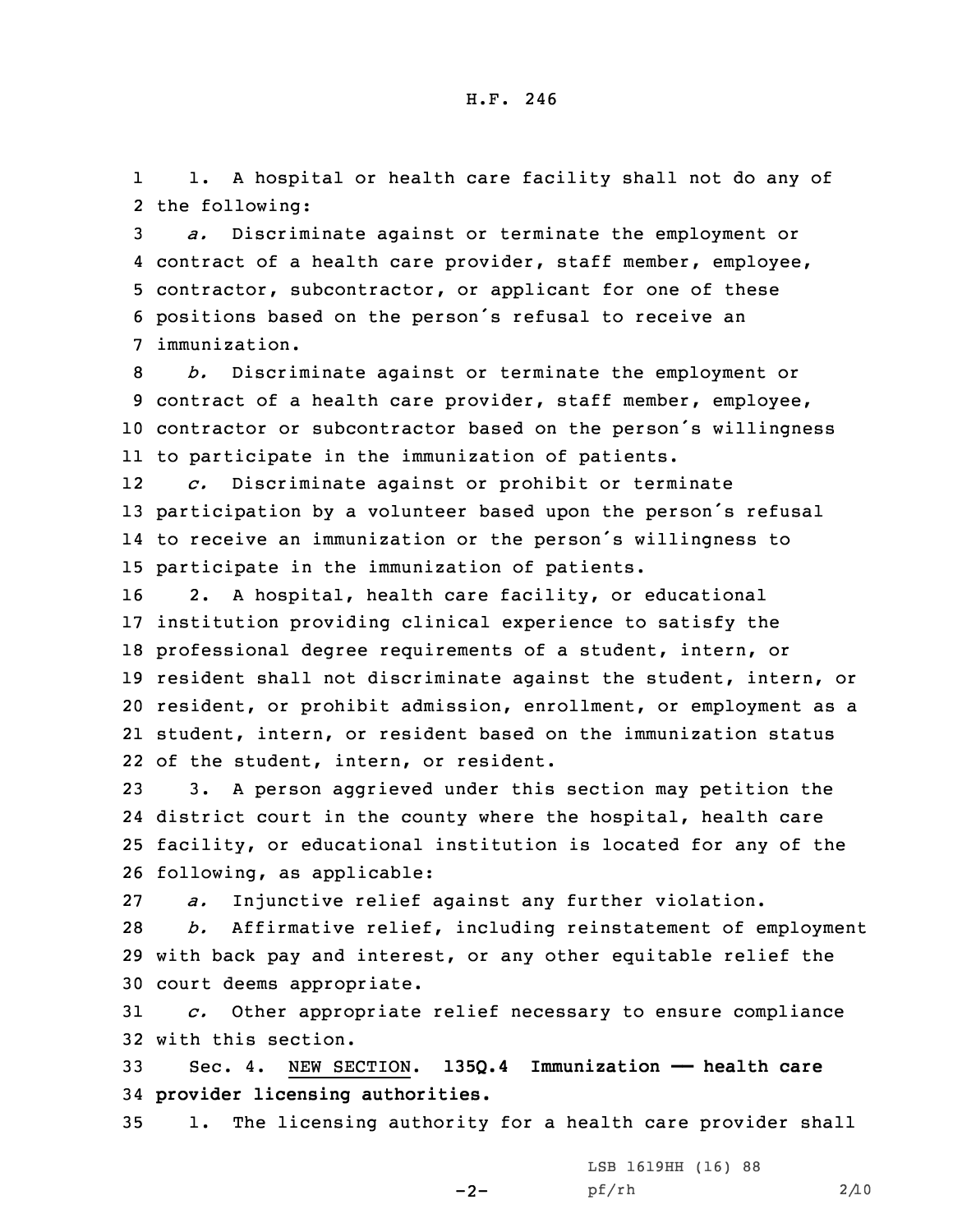not deny an applicant for <sup>a</sup> license or suspend, revoke, or refuse to renew <sup>a</sup> license, and shall not take disciplinary action against <sup>a</sup> licensee based on the applicant's or licensee's immunization history or refusal to submit to or administer an immunization.

 2. The licensing authority for <sup>a</sup> health care provider may deny an applicant <sup>a</sup> license or suspend, revoke, or refuse to renew <sup>a</sup> license, and may take disciplinary action against <sup>a</sup> licensee based on the applicant or licensee having three or more verified failures to comply in one calendar year with the applicable health care provider requirements pursuant to 42 U.S.C. §300aa-25 and 42 U.S.C. §300aa-26.

13 Sec. 5. NEW SECTION. **135Q.5 Immunizations —— prohibited** 14 **actions —— insurers and insurer ratings —— cease and desist** 15 **orders and penalties.**

16 1. An insurer providing a group policy, contract, or plan for health insurance shall not use the immunization status of <sup>a</sup> person as <sup>a</sup> basis to reject; deny; limit; cancel; refuse to 19 renew; increase the premiums for; limit the amount, extent, or kind of coverage available to; or otherwise adversely affect eligibility or coverage for the group health policy, contract, or plan for health insurance.

 2. An insurer providing <sup>a</sup> group policy, contract, or plan for health insurance shall not use the immunization status of <sup>a</sup> patient as <sup>a</sup> qualification or requirement for contracting with the patient's provider or as <sup>a</sup> basis for terminating <sup>a</sup> contract with the patient's provider.

 3. The immunization status of <sup>a</sup> person covered by <sup>a</sup> group policy, contract, or plan for health insurance shall not be used as <sup>a</sup> factor in the rating of <sup>a</sup> group policy, contract, or plan for health insurance in this state.

 4. An insurer issuing <sup>a</sup> group policy, contract, or plan for health insurance shall not deny <sup>a</sup> health care facility, health care provider, or hospital's participation or decrease reimbursement based on low patient immunization rates or as the

 $-3-$ 

LSB 1619HH (16) 88 pf/rh 3/10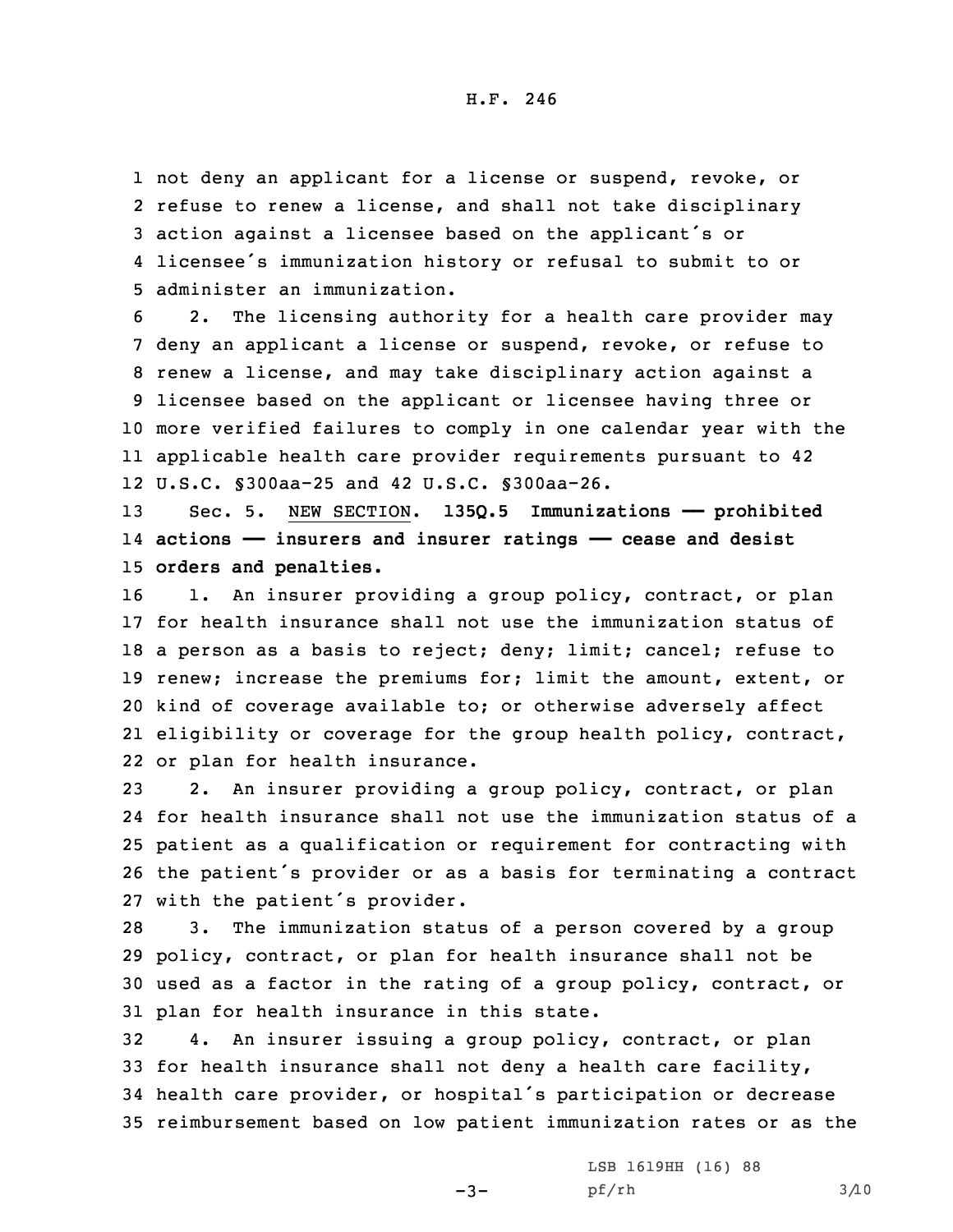1 result of <sup>a</sup> health care facility's, health care provider's, or 2 hospital's decision not to immunize <sup>a</sup> patient.

 5. An insurer issuing <sup>a</sup> group policy, contract, or plan for health insurance who violates this section is subject to the summary cease and desist order, cease and desist order, and penalty provisions pursuant to chapter 507B.

 Sec. 6. NEW SECTION. **135Q.6 Prohibited activities.** 1. <sup>A</sup> health care facility, health care provider, or hospital shall not accept an incentive from an insurer or pharmaceutical company in exchange for the immunization of patients.

11 2. <sup>A</sup> health care facility, health care provider, or hospital shall not require <sup>a</sup> patient or the parent or guardian of <sup>a</sup> patient to sign <sup>a</sup> liability waiver as <sup>a</sup> condition of receiving medical care if the patient or the patient's parent or guardian chooses to delay or decline an immunization.

 3. The department of human services shall not initiate <sup>a</sup> child abuse investigation against the parent or guardian of <sup>a</sup> child on the sole basis that the parent or guardian has chosen to delay or decline an immunization for the child.

 4. <sup>A</sup> health care facility, health care provider, hospital, or <sup>a</sup> staff member or employee of <sup>a</sup> health care facility, health care provider, or hospital shall not discriminate against <sup>a</sup> patient or the parent or guardian of <sup>a</sup> patient or terminate treatment of <sup>a</sup> patient based solely on <sup>a</sup> patient or <sup>a</sup> parent or guardian of <sup>a</sup> patient choosing to delay or decline an immunization. The exercise of <sup>a</sup> patient's right to informed consent by delaying or declining immunization shall not be grounds for the dismissal of <sup>a</sup> patient from <sup>a</sup> health care provider practice, health care facility, or hospital or for <sup>a</sup> patient's loss of medical privileges or benefits.

 5. <sup>A</sup> health care facility, health care provider, or hospital shall not harass, coerce, admonish, or threaten <sup>a</sup> patient or the parent or guardian of <sup>a</sup> patient for exercising the patient's right to delay or decline an immunization. Sec. 7. NEW SECTION. **135Q.7 Rights of patients.**

 $-4-$ 

LSB 1619HH (16) 88 pf/rh 4/10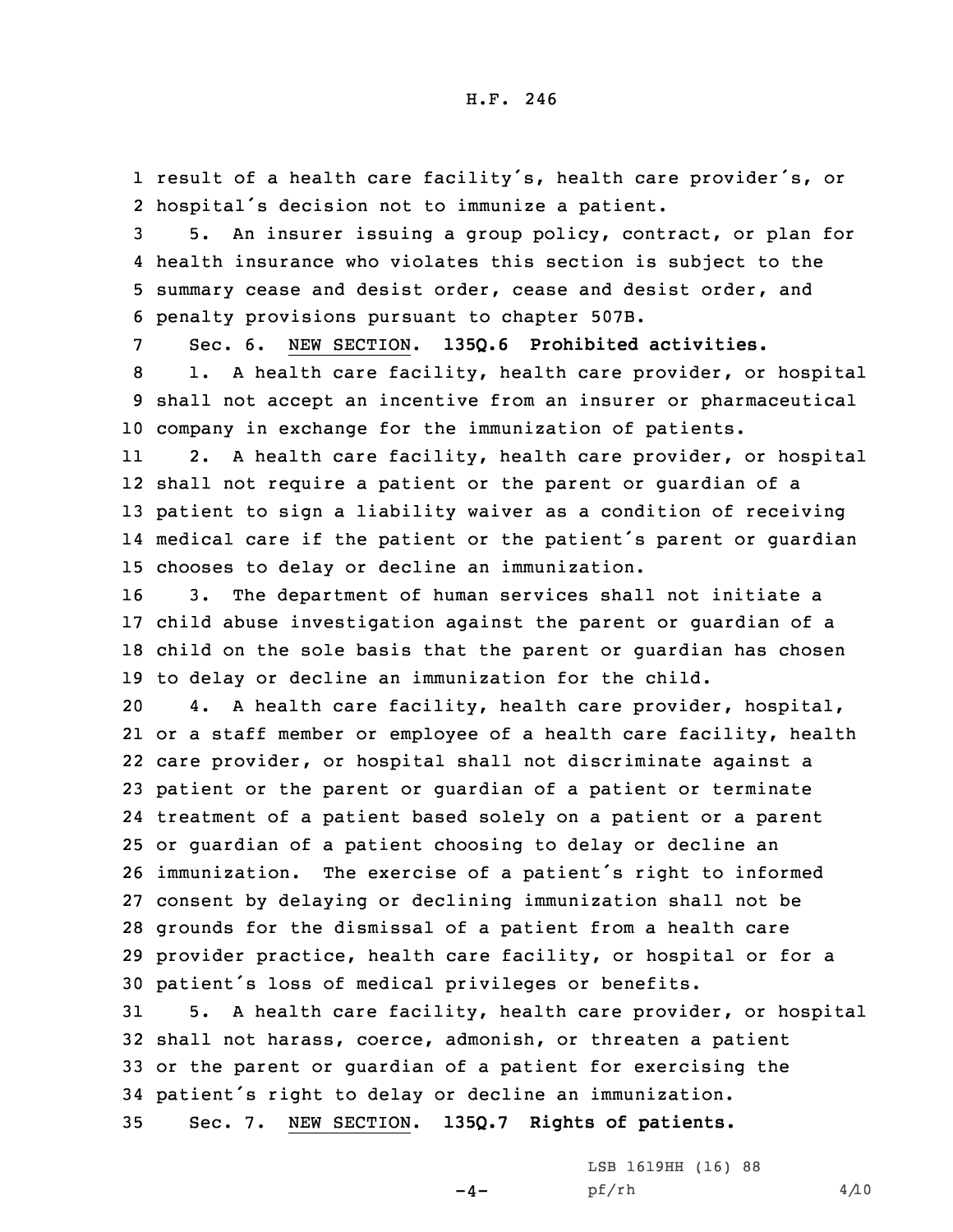H.F. 246

1 1. The department shall publish on the department's 2 publicly accessible internet site <sup>a</sup> summary of the rights of <sup>a</sup> <sup>3</sup> patient and the patient's parent or guardian as specified in 4 this chapter.

 2. If requested, <sup>a</sup> health care facility, health care provider, or hospital shall inform <sup>a</sup> patient and <sup>a</sup> patient's parent or guardian of the address and telephone number of each state agency responsible for responding to <sup>a</sup> patient's complaints of noncompliance with this chapter.

 3. <sup>A</sup> health care facility, health care provider, or hospital shall adopt policies and procedures to ensure that <sup>a</sup> patient and <sup>a</sup> patient's parent or guardian are provided the opportunity to receive information regarding the patient's rights under this chapter.

 4. <sup>A</sup> health care facility, health care provider, or hospital that fails to make the patient's summary of rights available to <sup>a</sup> patient or the patient's parent or guardian as specified in this section shall be subject to the following:

19 *a.* (1) For <sup>a</sup> first unintentional violation, completion of <sup>a</sup> 20 corrective action plan.

21 (2) For <sup>a</sup> second or subsequent unintentional violation, <sup>a</sup> 22 fine of not more than one hundred dollars.

 (3) For <sup>a</sup> first or subsequent intentional violation, <sup>a</sup> fine of not more than five hundred dollars, with each intentional violation constituting <sup>a</sup> separate violation subject to <sup>a</sup> separate fine.

27 *b.* In determining the amount of fine to be assessed under <sup>28</sup> paragraph *"a"*, the following factors shall be considered:

 (1) The scope and severity of the violation, including the number of patients or parents or guardians of patients found not to have received notice of <sup>a</sup> patient's rights, and whether the failure to provide the information was willful.

33 (2) Actions taken by the health care facility, health care 34 provider, or hospital to correct the violation or to remedy <sup>a</sup> 35 complaint.

 $-5-$ 

LSB 1619HH (16) 88  $pf/rh$  5/10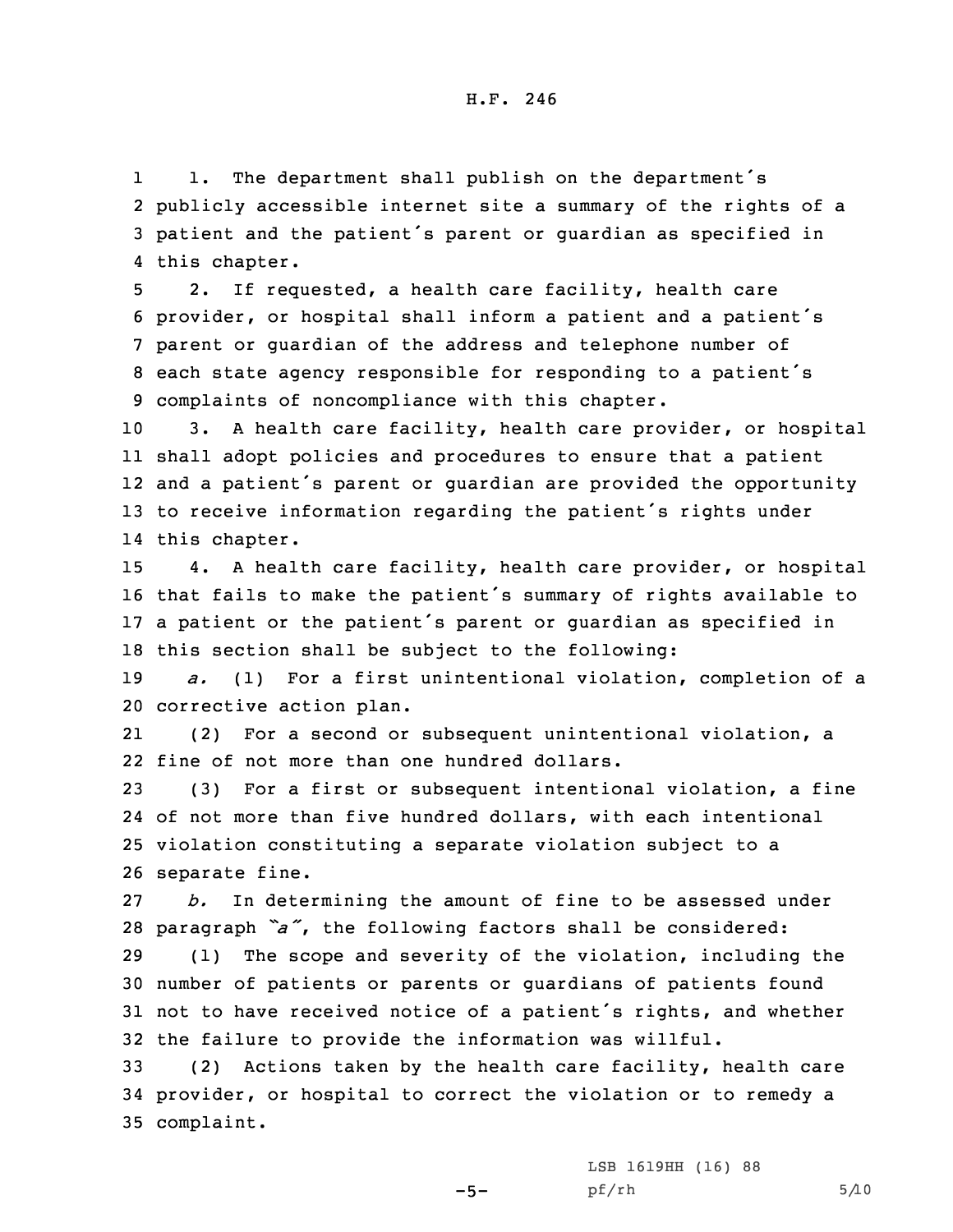1 (3) Any previous violations under this chapter by <sup>a</sup> health 2 care facility, health care provider, or hospital.

3 Sec. 8. NEW SECTION. **135Q.8 Penalties.**

4 1. <sup>A</sup> health care facility, health care provider, hospital, 5 or insurer, as applicable, that violates <sup>a</sup> provision of this 6 chapter, is subject to the following as determined by the 7 appropriate licensing authority:

8 *a.* For <sup>a</sup> first violation, <sup>a</sup> fine in the amount of one 9 thousand dollars.

10 *b.* For <sup>a</sup> second or subsequent violation, licensee discipline 11 as applicable to the health care facility, health care 12 provider, hospital, or insurer.

 2. In addition to the penalties specified in subsection 1, <sup>a</sup> health care facility, health care provider, hospital, or insurer, as applicable, that violates this chapter may be subject to the following, as determined by the department or the commissioner of insurance, as applicable:

18 *a.* A fine of not more than five thousand dollars for an 19 unintentional violation.

 *b.* <sup>A</sup> fine of not more than twenty-five thousand dollars for an intentional violation, with each intentional violation constituting <sup>a</sup> separate violation subject to <sup>a</sup> separate fine. EXPLANATION

24 **The inclusion of this explanation does not constitute agreement with** <sup>25</sup> **the explanation's substance by the members of the general assembly.**

26 This bill creates the "Immunization Informed Consent 27 Protection Act". The bill provides definitions used in the 28 bill.

 The bill prohibits <sup>a</sup> hospital or health care facility from discriminating against or terminating the employment or contract of <sup>a</sup> health care provider, staff member, employee, contractor, subcontractor, or applicant for one of these positions based on the person's refusal to receive an immunization; and from discriminating against or terminating the employment or contract of <sup>a</sup> health care provider, staff

 $-6-$ 

LSB 1619HH (16) 88 pf/rh 6/10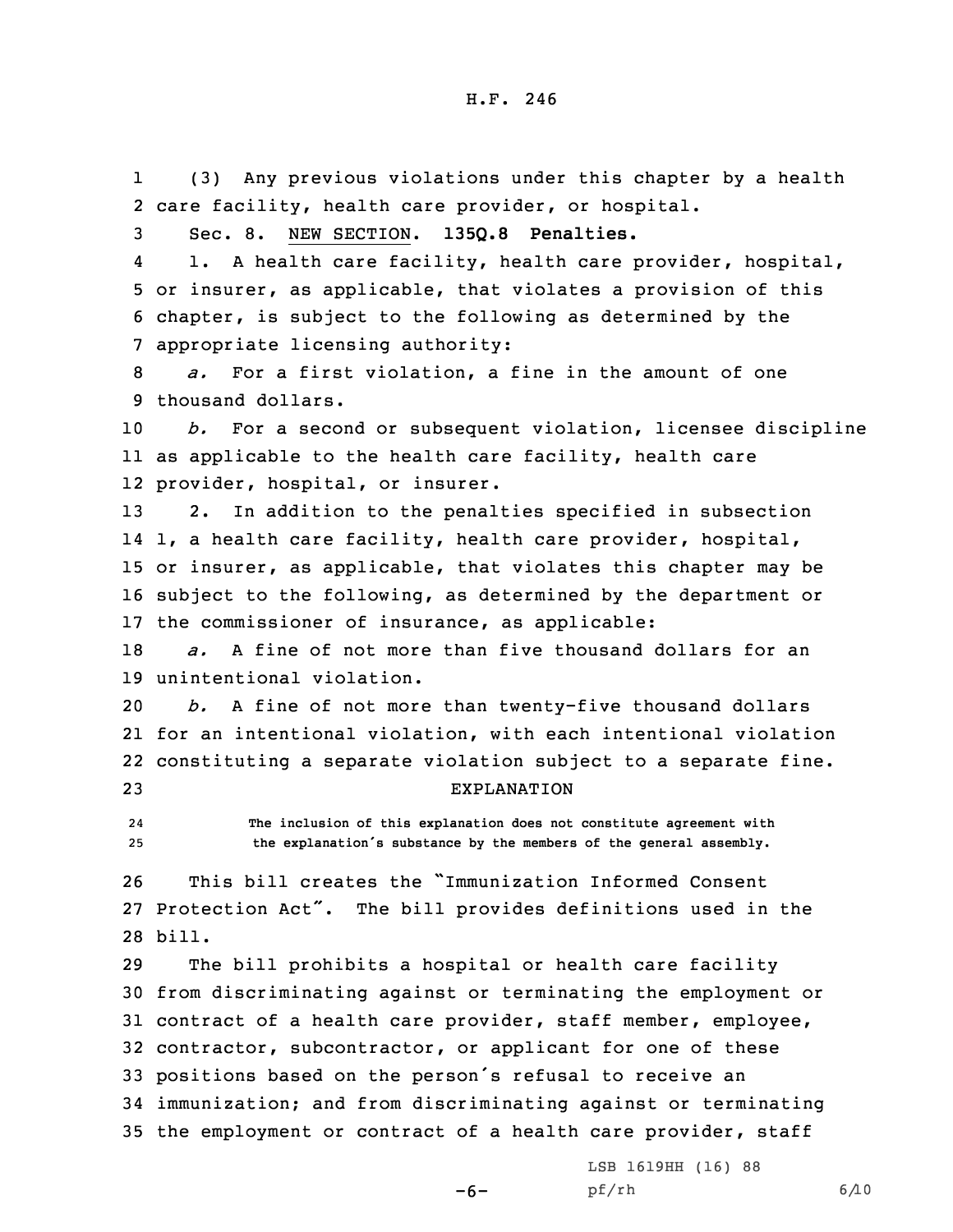member, employee, contractor, or subcontractor based on the person's willingness to participate in the immunization of patients. The bill also prohibits <sup>a</sup> hospital or health care facility from discriminating against or prohibiting or terminating participation by <sup>a</sup> volunteer based upon the person's refusal to receive an immunization or the person's willingness to participate in the immunization of patients. Additionally, <sup>a</sup> hospital, health care facility, or educational institution providing clinical experience to satisfy the professional degree requirements of <sup>a</sup> student, intern, or resident is prohibited from discriminating against the student, intern, or resident, or prohibit admission, enrollment, or employment as <sup>a</sup> student, intern, or resident based on the immunization status of the student, intern, or resident. The bill provides that <sup>a</sup> person aggrieved under this portion of the bill may petition the district court for injunctive relief against any further violation; affirmative relief, including 18 reinstatement of employment with back pay and interest; any other equitable relief the court deems appropriate; or other appropriate relief necessary to ensure compliance with this portion of the bill.

22 With respect to health care provider licensees, the bill prohibits the licensing authority for <sup>a</sup> health care provider from denying an applicant for <sup>a</sup> license or from suspending, revoking, or refusing to renew <sup>a</sup> license, and from taking disciplinary action against <sup>a</sup> licensee based on the applicant's or licensee's immunization history or refusal to submit to or administer an immunization. However, the licensing authority may deny an applicant <sup>a</sup> license or suspend, revoke, or refuse to renew <sup>a</sup> license, or take disciplinary action against <sup>a</sup> licensee based on the applicant or licensee having three or more verified failures to comply in one calendar year with the applicable federal health care provider requirements relative to the recording and reporting of immunization information and the provision of immunization information to patients under

-7-

LSB 1619HH (16) 88 pf/rh 7/10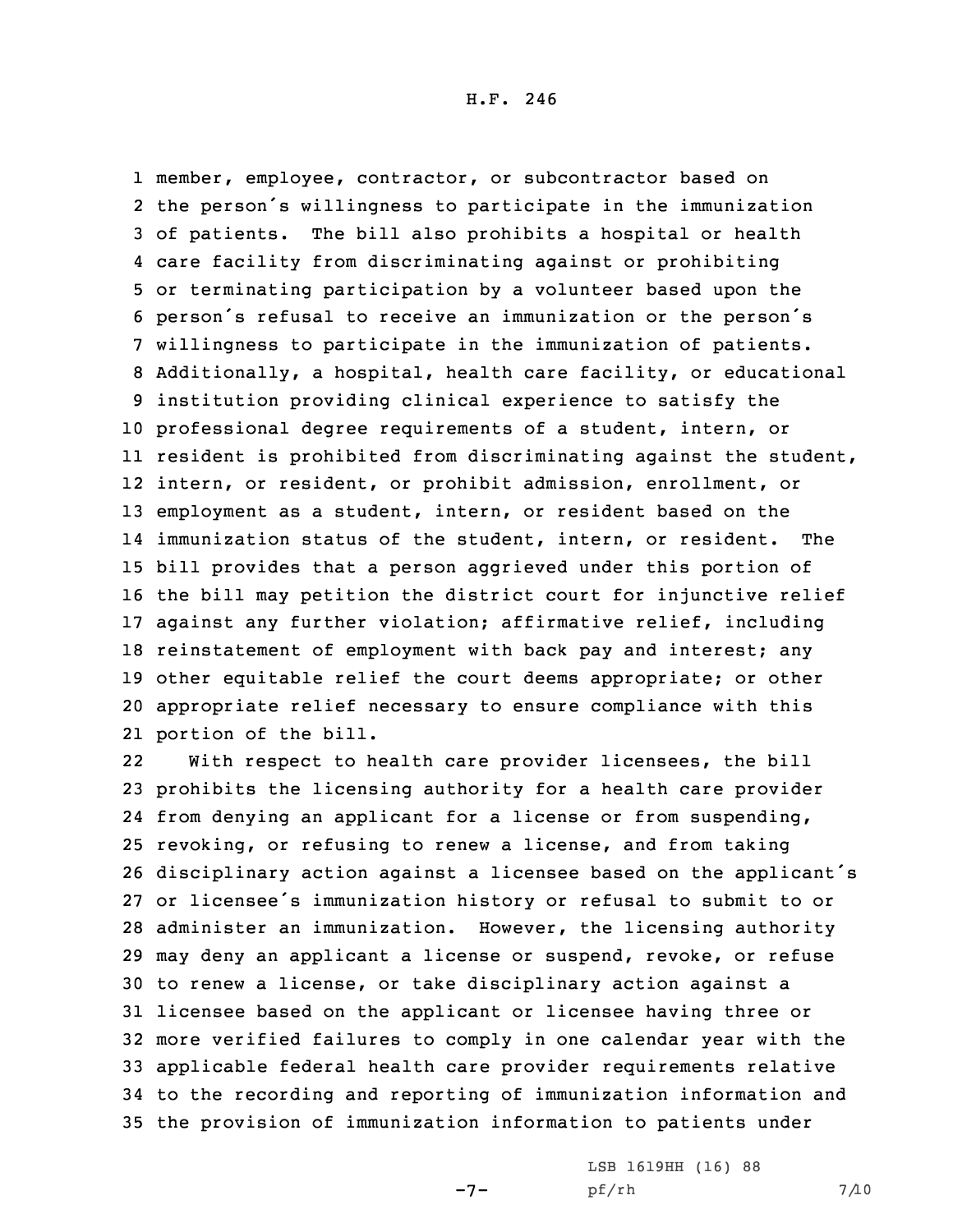1 federal law.

2 Relative to insurers and insurance, the bill prohibits an insurer providing <sup>a</sup> group policy, contract, or plan for health insurance from using the immunization status of <sup>a</sup> person as <sup>a</sup> basis to reject; deny; limit; cancel; refuse to renew; increase the premiums for; limit the amount, extent, or kind of coverage available to; or otherwise adversely affect eligibility or coverage for the group health policy, contract, or plan for health insurance. An insurer providing <sup>a</sup> group policy, contract, or plan for health insurance is also prohibited from using the immunization status of <sup>a</sup> patient as <sup>a</sup> qualification or requirement for contracting with the patient's provider 13 or as a basis for terminating a contract with the patient's provider. The bill prohibits the immunization status of <sup>a</sup> person covered by <sup>a</sup> group policy, contract, or plan for health insurance from being used as <sup>a</sup> factor in the rating of <sup>a</sup> group policy, contract, or plan for health insurance in this state, and prohibits an insurer issuing <sup>a</sup> group policy contract or plan for health insurance from denying <sup>a</sup> health care facility, health care provider, or hospital's participation or decreasing reimbursement based on low patient immunization rates or the facility's, provider's, or hospital's decision not to immunize <sup>a</sup> patient. An insurer who violates this portion of the bill is subject to the summary cease and desist order, cease and desist order, and penalty provisions pursuant to Code chapter 507B (insurance trade practices).

 The bill includes other prohibited activities relative to immunizations. The bill prohibits <sup>a</sup> health care facility, health care provider, or hospital from accepting an incentive from an insurer or pharmaceutical company in exchange for the immunization of patients; and from requiring <sup>a</sup> patient or the parent or guardian of <sup>a</sup> patient to sign <sup>a</sup> liability waiver as <sup>a</sup> condition of receiving medical care if the patient or the patient's parent or guardian chooses to delay or decline an immunization. The bill prohibits the department

 $-8-$ 

LSB 1619HH (16) 88 pf/rh 8/10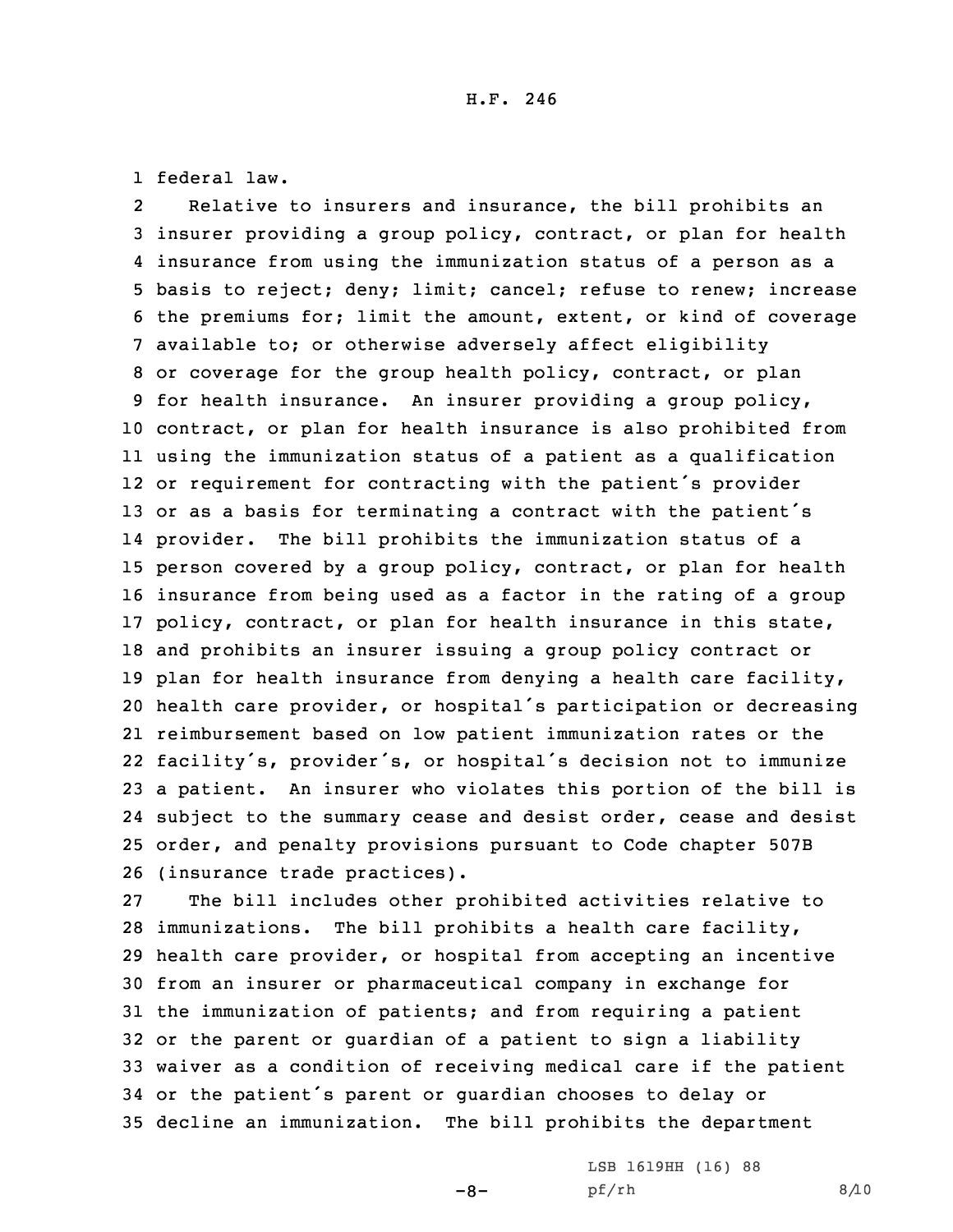of human services from initiating <sup>a</sup> child abuse investigation against the parent or guardian of <sup>a</sup> child on the sole basis that the parent or guardian has chosen to delay or decline an immunization for the child. Additionally, <sup>a</sup> health care facility, health care provider, hospital, or <sup>a</sup> staff member or employee of <sup>a</sup> health care facility, health care provider, or hospital is prohibited from discriminating against <sup>a</sup> patient or the parent or guardian of <sup>a</sup> patient or from terminating treatment of <sup>a</sup> patient based solely on <sup>a</sup> patient or <sup>a</sup> parent or guardian of <sup>a</sup> patient choosing to delay or decline an immunization. The exercise of <sup>a</sup> patient's right to informed consent by delaying or declining an immunization shall not be grounds for the dismissal of <sup>a</sup> patient from <sup>a</sup> health care provider practice, health care facility, or hospital or for <sup>a</sup> patient's loss of medical privileges or benefits. The bill prohibits <sup>a</sup> health care facility, health care provider, or hospital from harassing, coercing, admonishing, or threatening <sup>a</sup> patient or the parent or guardian of <sup>a</sup> patient for exercising the patient's right to delay or decline an immunization. The bill requires the department of public health to publish on the department's publicly accessible internet site <sup>a</sup> summary of the rights of <sup>a</sup> patient and the patient's parent or guardian as specified in the bill. If requested, <sup>a</sup> health care facility, health care provider, or hospital shall

 inform <sup>a</sup> patient and <sup>a</sup> patient's parent or guardian of the address and telephone number of each state agency responsible for responding to <sup>a</sup> patient's complaints of noncompliance with the provisions of the bill. The bill requires <sup>a</sup> health care facility, health care provider, and <sup>a</sup> hospital to adopt policies and procedures to ensure that <sup>a</sup> patient and <sup>a</sup> patient's parent or guardian are provided the opportunity to receive information regarding the patient's rights under the bill. If <sup>a</sup> health care facility, health care provider, or hospital fails to make the patient's summary of rights available to <sup>a</sup> patient or the patient's parent or guardian

 $-9-$ 

LSB 1619HH (16) 88 pf/rh 9/10